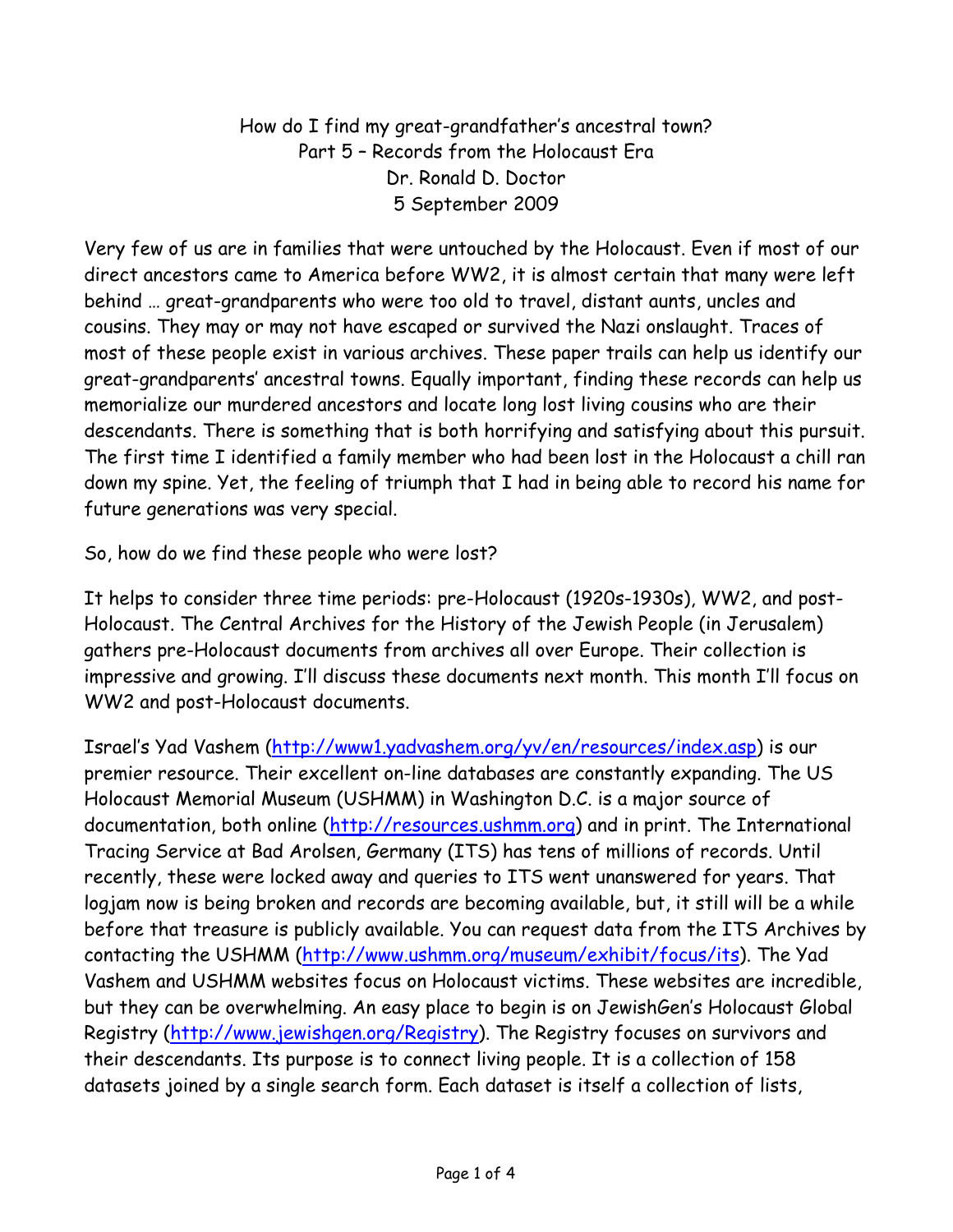reports, and other documents. Do a search for a surname, given name, town name, or keyword and JewishGen will produce a list of databases with the number of your "hits" listed for each database. Some of those hits will have images of the original document. These are downloadable and will enrich your family history. Some documents have information on both sides of an index card. Data on the back of the card often includes names of children, but, in many cases, the database lists only data from the front. So, be sure to look at the images, front and back, carefully.

Yad Vashem's Central Database of Shoah Victims' Names is extraordinary. It has names of more than 3 million Holocaust victims. Besides Pages of Testimony (PoT), you'll find records from:

- Yad Vashem Shoah Survivor's Database
- The Soviet Extraordinary State Commission to Investigate German-Fascist Crimes Committed on Soviet Territory
- Testimonies, Diaries and Memoirs
- Auschwitz Death Registers
- Holocaust Documentation Center and Memorial Collection, Budapest
- Deportation Lists, and,
- many other sources like correspondence of Nazi bureaucrats, personal documents of Jews, documents of Jewish institutions, etc.

A "Basic Search" requires only surname, given name and/or town. The search engine does phonetic searches, so input names as they sound in English. Also try the "Advanced Search" option which allows Exact, Fuzzy, Soundex, and Synonym searches. The Search Form explains these terms (http://tinyurl.com/ndjr7e). For each name found, a table of results gives town, district, region, country, birthdate and source of data. Click on a name and a new page gives a summary of information in the PoT.

Let me illustrate what you can expect. My paternal grandmother, Reyzl Vurer, was born in Kremenets, Ukraine in 1872. Her father, Duvid was from Yampol, a nearby town. I have traced this family line back to the 1730s. All of them and their relatives lived in Yampol and surrounding shtetlach for almost 300 years. As far as I knew, only Reyzl and her sisters made it to America. A Basic surname search produced 7 hits; an Advanced Soundex search, 15 hits; an Advanced Fuzzy search, 23 hits. Four of these were from Kremenets.

|                            | Wurer Meshulam KRZEMIENIEC |  | POLAND 1910 Page of Testimony |
|----------------------------|----------------------------|--|-------------------------------|
| Wurer Yehoshua KRZEMIENIEC |                            |  | POLAND 1870 Page of Testimony |
| Wurer Yosef                | <b>KRZEMIENIEC</b>         |  | POLAND 1915 Page of Testimony |
| Wurer Hinda                | <b>KRZEMIENIEC</b>         |  | POLAND 1892 Page of Testimony |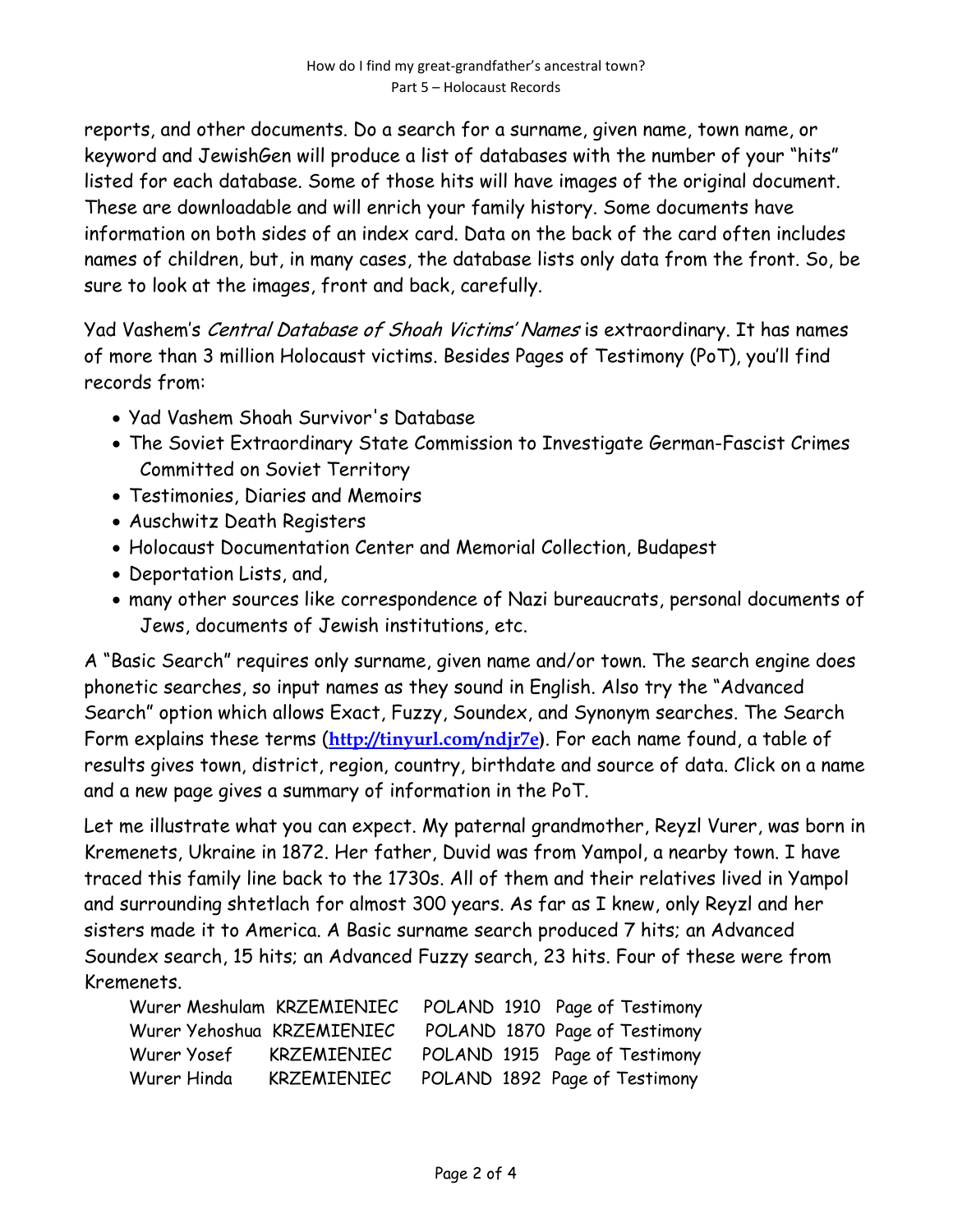From other data previously obtained, I know that Yehoshua Wurer was Yehoshua Eliezer Vurer, my great grandfather's brother. Clicking on his name in the results list produced an English summary of the PoT:

"Yehoshua Wurer was born in Jampol in 1870 to Meshulam. He was a grocer and married to Tzeitl nee Halperson. Prior to WWII he lived in Krzemieniec, Poland. During the war he was in Krzemieniec, Poland. Yehoshua perished in 1942 in Krzemieniec, Poland. This information is based on a Page of Testimony (displayed on left) submitted on 27-Oct-1956 by his daughter. [More Details]"

The "More Details" button gave the same information in tabular form. It also names Yehoshua's daughter, Bruria Wurer. Bruria registered the Hebrew PoT in Israel. She submitted the other PoTs for her family: brothers Meshulam and Yosef and sister Hinda (from Yehoshua's first wife, Chaya). All were victims of the Aktion on 14 Aug 1942 ... 15,000 Kremenets-area Jews murdered and dumped into a mass grave. The figure shows Yehoshua's PoT.

| 1.111                                                                                         | רשות וכרון לשואה ולנבורה ירושלים                                                                                                                                                                                                        |                                                                                             |                                                                        |  |
|-----------------------------------------------------------------------------------------------|-----------------------------------------------------------------------------------------------------------------------------------------------------------------------------------------------------------------------------------------|---------------------------------------------------------------------------------------------|------------------------------------------------------------------------|--|
|                                                                                               | לרשום חללי השואה והנכורה                                                                                                                                                                                                                |                                                                                             | ירושלים. רחוב בן־יהודה 12                                              |  |
|                                                                                               |                                                                                                                                                                                                                                         |                                                                                             | אנא. מלא(י) עד כמה שידוע לך!                                           |  |
| $190\sqrt{15}$ or $100$<br>month                                                              | Wuren                                                                                                                                                                                                                                   | 221/<br>בעברית<br>1. שם המשפחה<br>בשפת ארץ המוצא (באותיות לסיניות)                          |                                                                        |  |
|                                                                                               |                                                                                                                                                                                                                                         | $v_4/2$<br>בעברית<br>2. שמאפרטי<br>בשפת ארץ המוצא (באומיות לסיניות)                         |                                                                        |  |
|                                                                                               |                                                                                                                                                                                                                                         | $P_{f}$ $M$<br>3. שם האב                                                                    |                                                                        |  |
|                                                                                               | $\frac{d}{dx}$ $\sqrt{3}i$ $\pi$ <sup>5</sup>                                                                                                                                                                                           | DRT DV 4                                                                                    |                                                                        |  |
|                                                                                               | GONES INGL, SAIR GEAUP                                                                                                                                                                                                                  | 1870                                                                                        | 5. תאריך הלידה<br>6. מקום וארץ הלידה<br>(גם באותיות לסיניות)           |  |
|                                                                                               | Kizemienier                                                                                                                                                                                                                             | 9/1177                                                                                      | מקום המגורים הקבוע<br>(גם באותיות לטיניות)                             |  |
|                                                                                               |                                                                                                                                                                                                                                         | U/I                                                                                         | 8. המקצוע                                                              |  |
| תוק זכרון השואה והגבורה -                                                                     | $9\mu$ NSA 3142                                                                                                                                                                                                                         | 011510<br>9. הנתינות לפני הכבוש הנאצי<br>10. מקומות המגורים במלחמה<br>(נגם באותיות לטיניות) |                                                                        |  |
| <b>DUIT'</b>                                                                                  | adding "12" / CO) xlot 2 230                                                                                                                                                                                                            |                                                                                             | 11. מקום המות, הזמן והנסיבות<br>(המקום גם באותיות לשיניות)             |  |
| תשייג 1953<br>קובע בסעיף מס׳ 2                                                                | דור / נשוי / מספר היקדים  Y                                                                                                                                                                                                             |                                                                                             | 12. מצב משפחתי                                                         |  |
| תפקידו של יד־תוס הוא לאסוף אל                                                                 | $1885$ 772<br>$1/100050$ $56/3$                                                                                                                                                                                                         |                                                                                             | 13. שם האשה ושם משפחתה<br>לפני הניסואין                                |  |
| המולרת את זכרם של כל אלה מבני                                                                 | מלו                                                                                                                                                                                                                                     |                                                                                             | שם הבעל                                                                |  |
| העם היהודי. עצפוו ומסוו את<br>נפשם. נלחמו ומרדו באויב הנאצי<br>ובפחדיו, ולהציב שם חכר להם,    | הכקום והזמן שנספו                                                                                                                                                                                                                       | הגיל                                                                                        | 14. שמות הילדים עד גיל 18 שנספו<br>ומעל לגיל זה רושמים - דף עדי מיותר) |  |
| לטהילות, לארגונים ולמוטדות שנת־<br>וחבו בגלל השתייכותם לעם היי<br>הודי, ולמטרה זו יהא מוסמך - |                                                                                                                                                                                                                                         |                                                                                             |                                                                        |  |
| ואזלהעניק לבני העם היהודי<br>שהושמדו ונפלו בימי השואה והמרי                                   |                                                                                                                                                                                                                                         |                                                                                             |                                                                        |  |
| אזרחות־זכרון של מדינת ישראל<br>לאות היאספס אל עמם.                                            |                                                                                                                                                                                                                                         |                                                                                             |                                                                        |  |
| (32 '90 0'0'00 199)<br>ייז אלול תמיינ 48.83(28.8.5)                                           | הערה! את הילדים יש לרשום ב,דף־העד" של אחד ההורים אך לא יותר מפעם אתה.<br>אמי <i>ג כ'ככרו</i> //???<br>אמי <i>ג כ'ככרו //???</i><br>קרובעת מכרעה כ <i>'. כ- מי האשר</i> ב (כתובת מלאה <i>ם ליו, יה ל<sub>ן</sub> ו</i> מ <sup>ע</sup> כה |                                                                                             |                                                                        |  |
|                                                                                               | 38                                                                                                                                                                                                                                      |                                                                                             |                                                                        |  |
|                                                                                               |                                                                                                                                                                                                                                         |                                                                                             |                                                                        |  |
| אזרחות־זכרון הוענקה                                                                           | מצהיר/ה בזה כי העדות שמסרתי כאן על פרטיה היא נכונה ואמיתית. לפי מיטב ידיעתי והכרתי,                                                                                                                                                     |                                                                                             |                                                                        |  |
|                                                                                               |                                                                                                                                                                                                                                         |                                                                                             | אני מבקש/ת להעניק לנ"ל אורתות־זכרון מטעם מדינת ישראל.<br>27.10.56      |  |
| N2 7000                                                                                       | חתימה // כפי בר ל הו<br>התימת הפוקד                                                                                                                                                                                                     |                                                                                             | מקום ותאריך ו/ "                                                       |  |
|                                                                                               |                                                                                                                                                                                                                                         |                                                                                             |                                                                        |  |
|                                                                                               | לידיעת האנף המדעי בירושלים. רחוב בדיהודה 12                                                                                                                                                                                             |                                                                                             |                                                                        |  |
|                                                                                               |                                                                                                                                                                                                                                         |                                                                                             |                                                                        |  |
|                                                                                               |                                                                                                                                                                                                                                         |                                                                                             |                                                                        |  |

- 1. Family name, Hebrew: Vurer English: Wurer
- 2. Given name: Yehoshua
- 3. Name of Father: Meshulam
- 4. Name of Mother: not given
- 5. Birth year: 1870
- 6. Place of birth, Town & District: Yampol, Kremenitz
- 7. Permanent residence: Kremenitz Krzemieniec
- 8. Occupation/Profession: Grocer
- 9. Citizenship before war: Polish
- 10. Residence before war: City of Kremenitz
- 11. Place of death: Kremenitz Ghetto, 1942
- 12. Family status, no. of children: 4
- 13. Name of wife, maiden name: Tseitl Halperson birth year: 1885
- 14. Names of children under 18: ---

Declaration and signature of Bruria Vurer